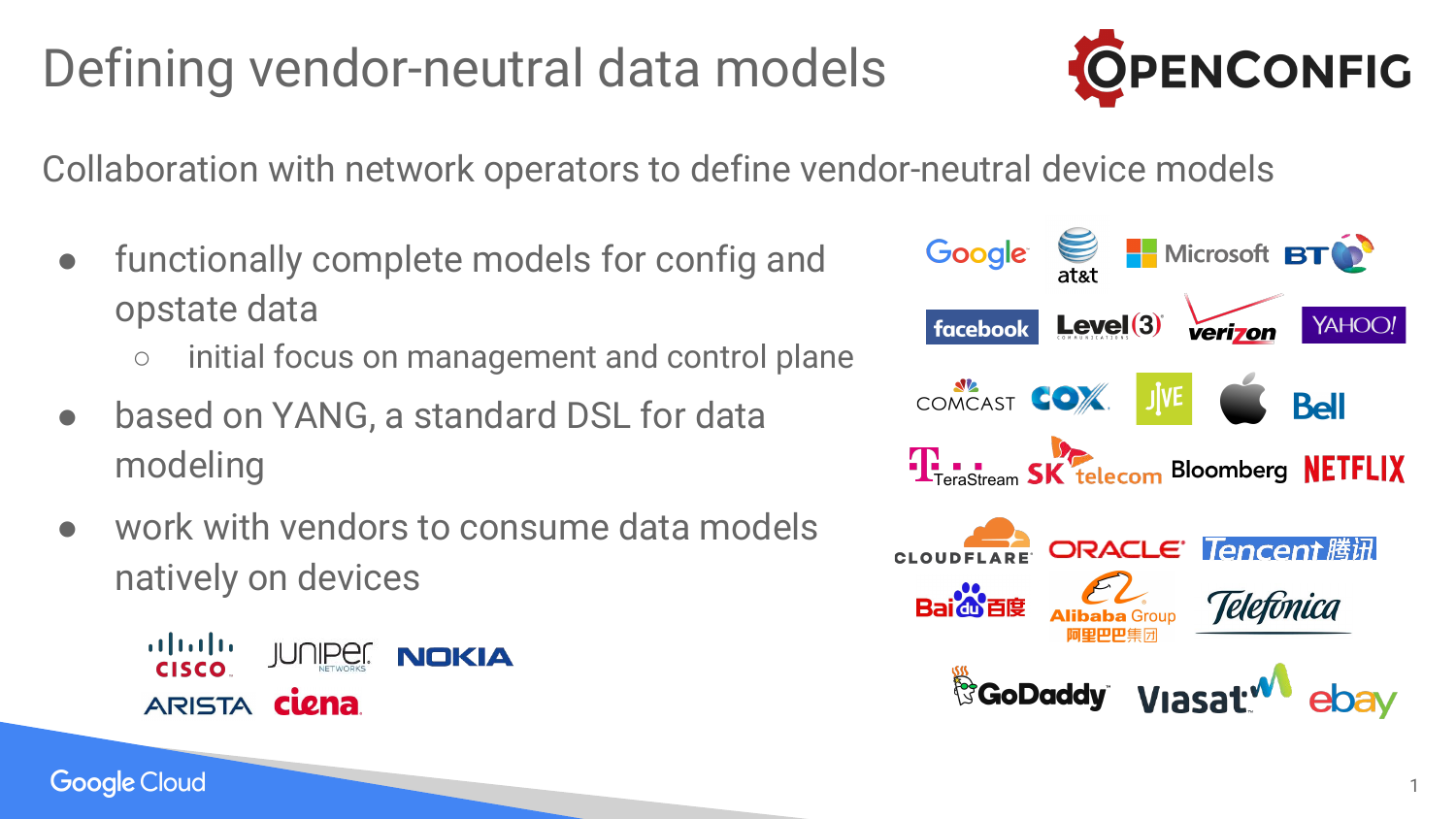## OpenConfig technology ecosystem

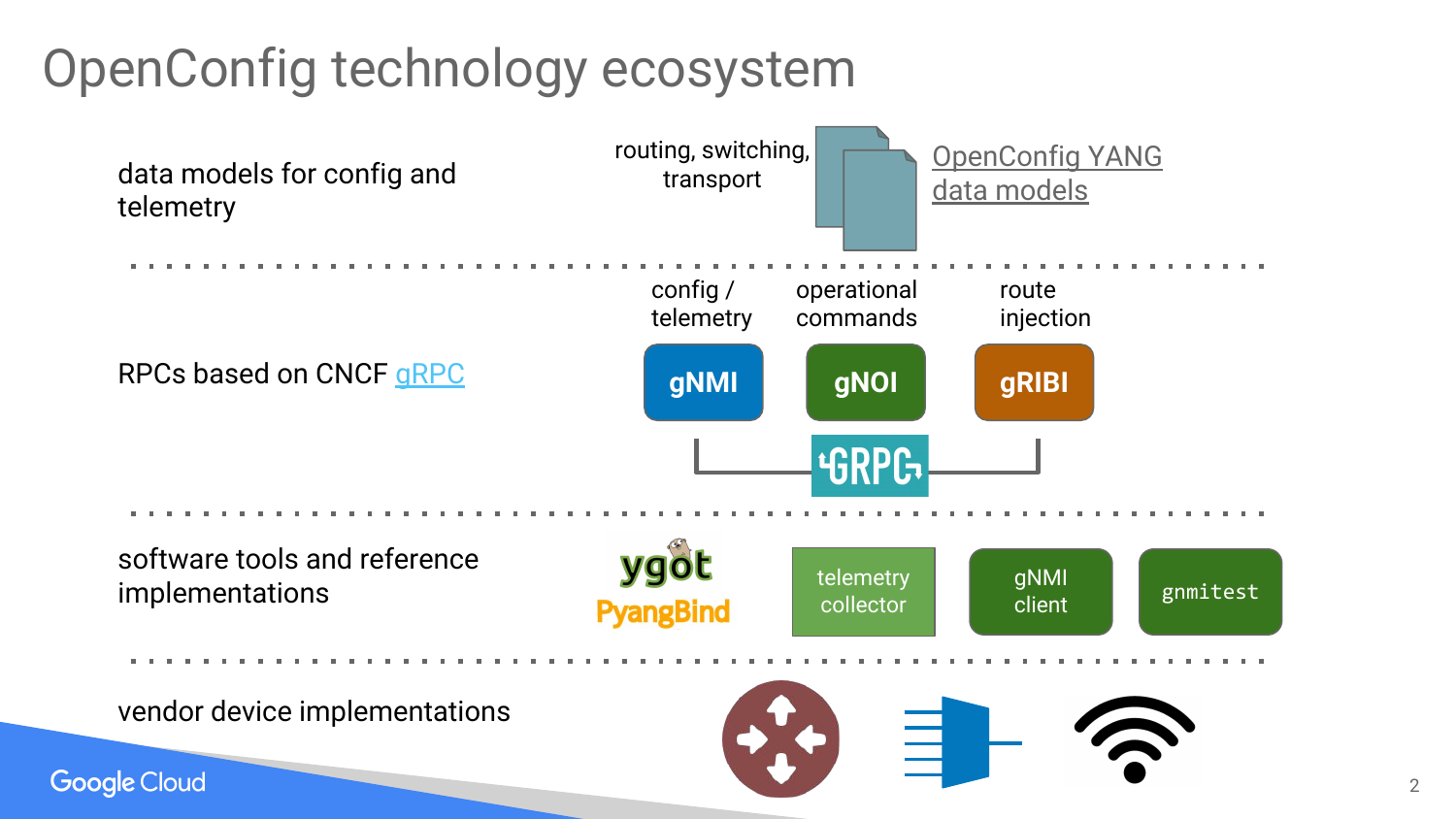### External projects leveraging / supporting OpenConfig

- [gNXI](https://github.com/google/gnxi) FAUCET compliance tests for gNMI and gNOI
- [napalm-yang](https://napalm-yang.readthedocs.io/en/latest/root/supported_models/index.html) multi-vendor network automation library
- [napalm-logs](http://napalm-logs.readthedocs.io/en/latest/)  vendor-neutral syslog
- [Zebra 2.0 on Lagopus](https://www.netdevconf.org/1.1/proceedings/papers/Zebra-2-0-and-Lagopus.pdf) routing stack and softswitch
- [GoBGP](https://ripe71.ripe.net/presentations/135-RIPE71_GoBGP.pdf)  BGP routing stack written in Go and gRPC
- [OpenDaylight](https://www.opendaylight.org/)

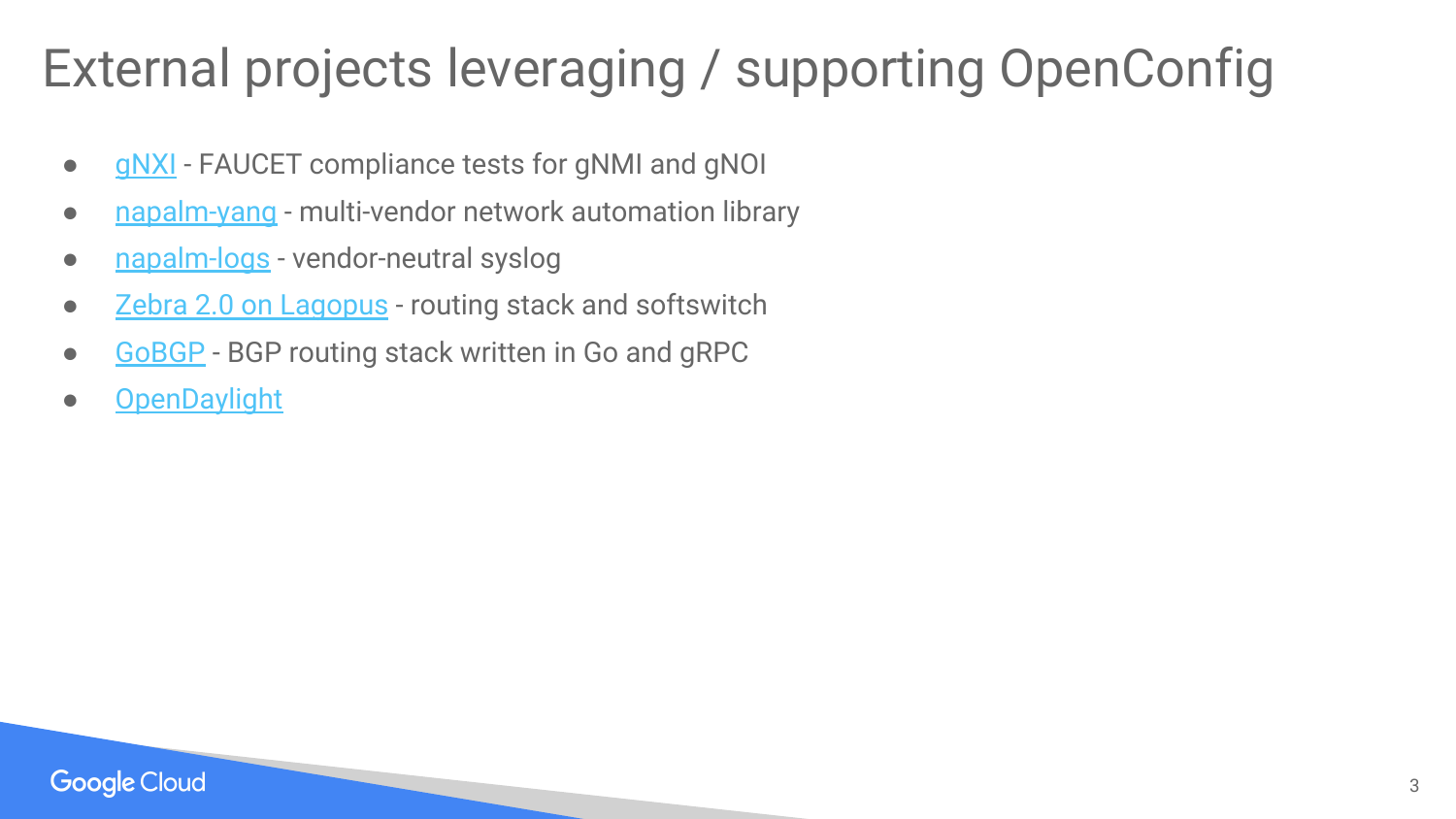

### **Google Cloud**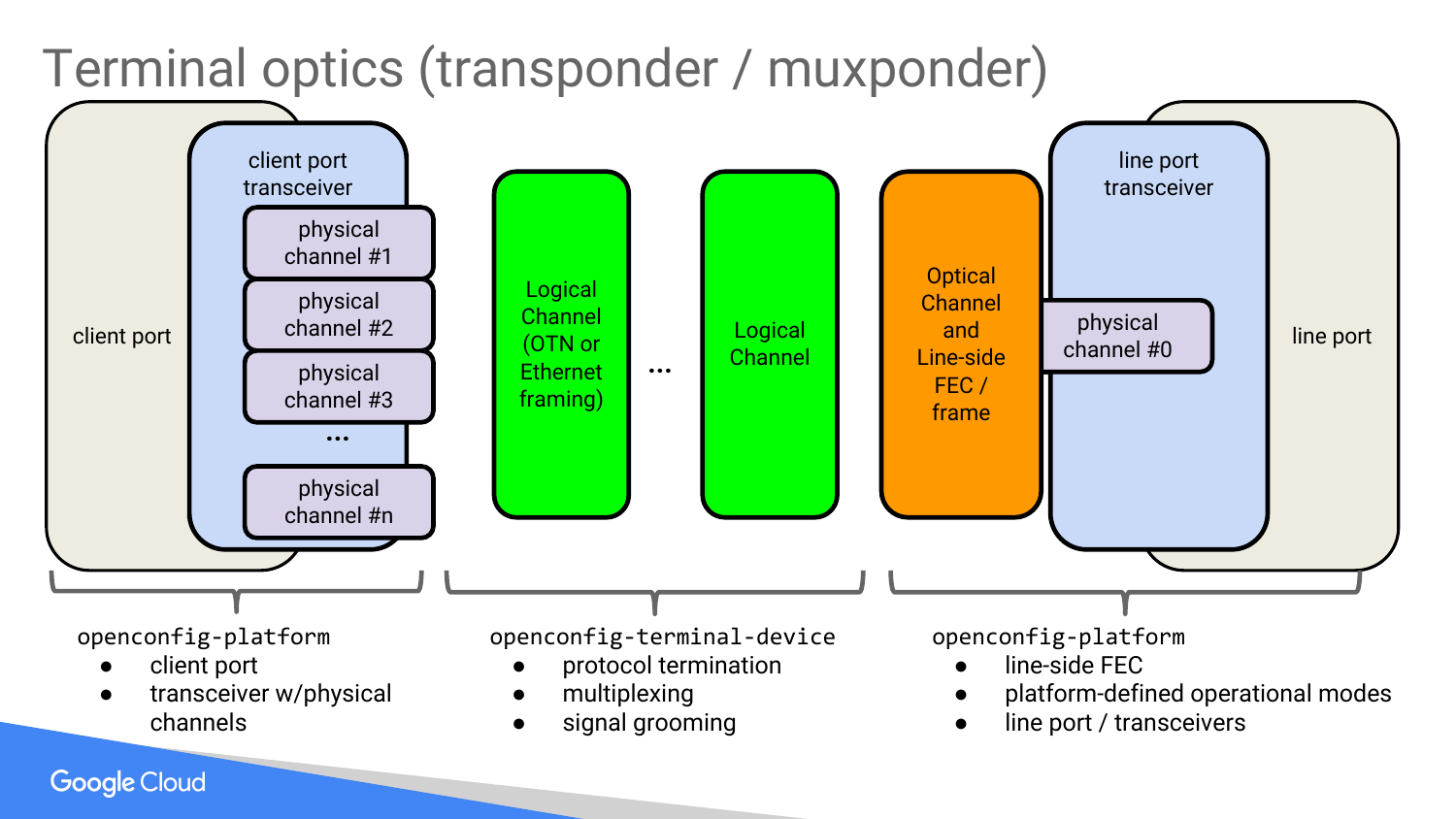

**Google Cloud**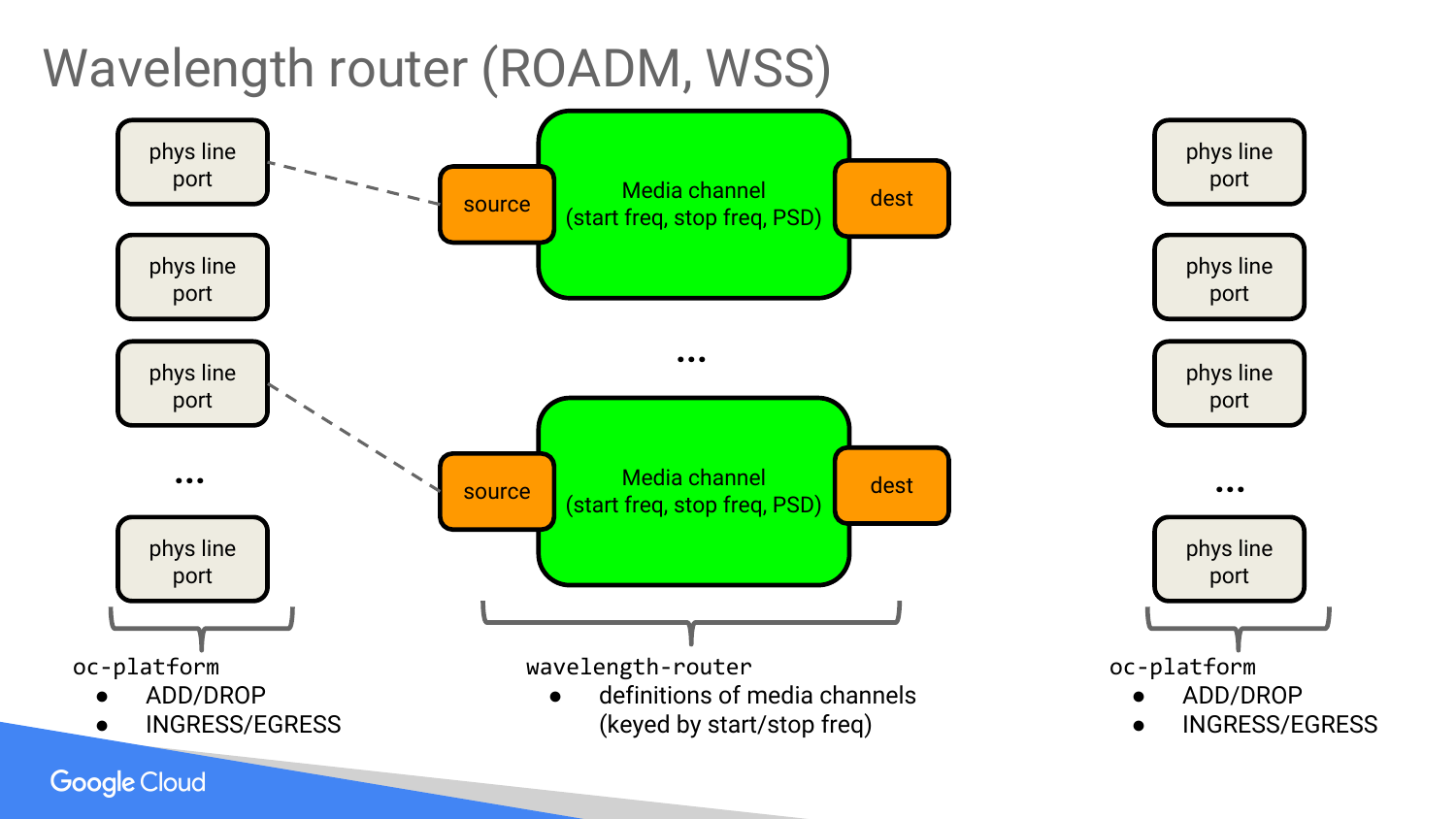Optical amplifier (ILA, EDFA/RAMAN)

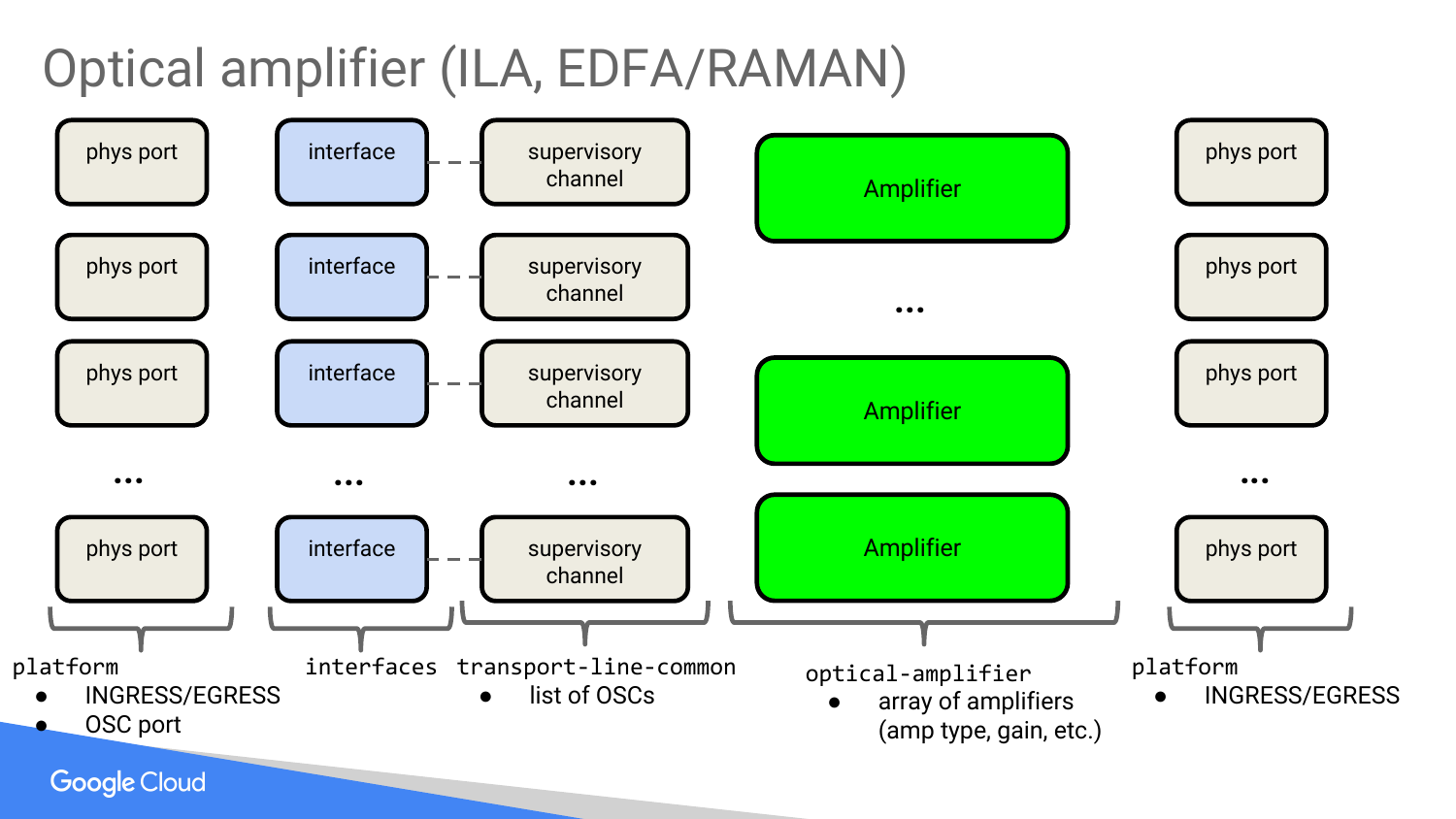### Automatic protection switch (APS)



**Google Cloud**